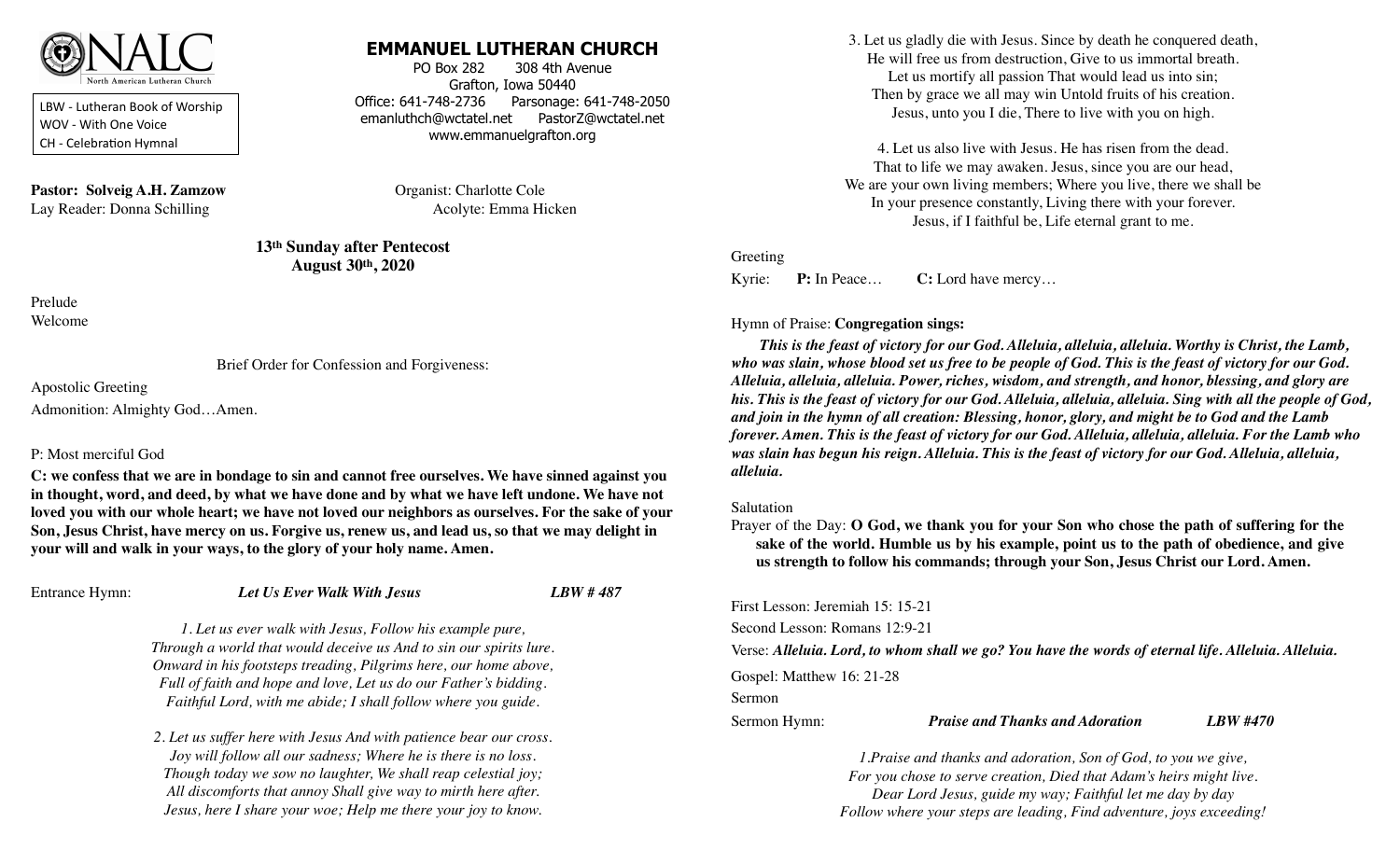*2.Hold me ever in your keeping, Comfort me in pain and strife; Through my laughter and my weeping, Lift me to a nobler life. Draw my fervent love to you; Constant hope and faith renew In your birth, your life and Passion, In your death and resurrection.*

Nicene Creed:

**We believe in one God, the Father, the Almighty, maker of heaven and earth, of all that is seen and unseen.**

**We believe in one Lord, Jesus Christ, the only Son of God, eternally begotten of the Father. God from God, Light from Light, true God from true God, begotten, not made, of one Being with the Father. Through him all things were made. For us and for our salvation he came down from heaven; by the power of the Holy Spirit he became incarnate from the Virgin Mary, and was made man. For our sake he was crucified under Pontius Pilate; he suffered death and was buried. On the third day he rose again in accordance with the Scriptures; he ascended into heaven and is seated at the right hand of the Father. He will come again in glory to judge the living and the dead, and his kingdom will have no end.**

**We believe in the Holy Spirit, the Lord, the giver of life, who proceeds from the Father and the Son. With the Father and the Son he is worshipped and glorified. He has spoken through the prophets. We believe in one holy catholic and apostolic Church. We acknowledge one Baptism for the forgiveness of sins. We look for the resurrection of the dead, and the life of the world to come. Amen.**

Prayer of the Church **P:** The Peace of the Lord be with you. **C: And also with you.**

**P:** Merciful Father, **C: we offer with joy and thanksgiving what you have first given us- our selves, our time, and our possessions, signs of your gracious love. Receive them for the sake of him who offered himself for us, Jesus Christ our Lord. Amen.**

The Great Thanksgiving The Sanctus (Holy, Holy, Holy) The Words of Institution The Lord's Prayer

The Agnus Dei (Lamb of God)

*Note to our guests: As your church's tradition and your conscience may allow, we welcome all who are baptized in the name of the Father, Son and Holy Spirit and who believe in the real presence of Christ in, with and under the bread and wine to participate in the celebration of Holy Communion.* 

The Distribution *Grains of Wheat WOV # 708*

*1. Grains of wheat, richly gilded by the sun, purple clusters, collected from the vine; these are altered, becoming love's own bread and sweet wine, now for us Jesus' body and his blood.* 

*2. We enjoy true communion in this meal, many grains God has planted and made thrive; like the grain we are ground beneath life's sorrowful wheel, in the bread, like the grain, we come alive.* 

*3. As the grains join to form one loaf of bread, as the notes come together in one song, as the raindrops unite into the single vast sea, so in Jesus' one body we belong.* 

*4. We shall all sit together at the feast sharing bread as God's children, joined in one; in this hope we rejoice as we go forward in peace, loving sisters and brothers of the Son.* 

# *Bind Us Together WOV # 748*

*Refrain: Bind us together, Lord, bind us together with cords that cannot be broken. Bind us together, Lord, bind us together, Lord; bind us together in love.* 

> *1.There is only one God. There is only one King. There is only one Body; that is why we can sing: (Refrain)*

*2. You are the fam'ly of God. You are the promise divine. You are God's chosen desire, you are the glorious new wine.*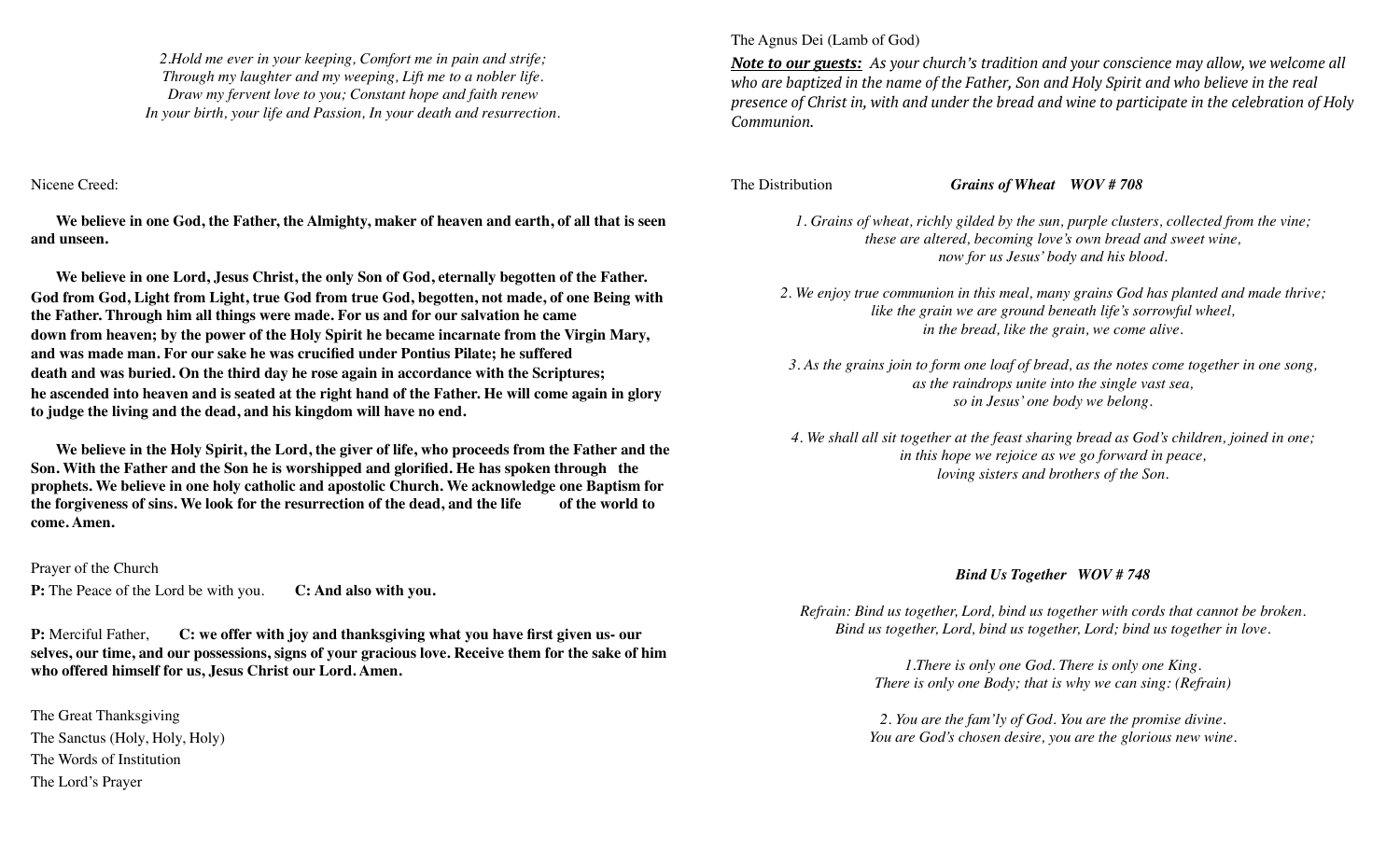#### *One Bread, One Body WOV # 710*

*Refrain: One bread, one body, one Lord of all; one cup of blessing which we bless. and we, though many throughout the earth, we are one body in this one Lord.*

> *1. Gentile or Jew, servant or free, woman or man, no more. (Refrain)*

*2. Many the gifts, many the works, one in the Lord of all. (Refrain)* 

*3. Grain for the fields, scattered and grown, gathered to one for all. (Refrain)* 

The Post-Communion Canticle: **Congregation sings:** 

*Thank the Lord and sing his praise; tell ev'ryone what he has done. Let all who seek the Lord rejoice and proudly bear his name. He recalls his promises and leads his people forth in joy with shouts of thanksgiving. Alleluia. Alleluia.*

The Post-Communion Prayer

The Benediction and Amen

#### Announcements

## Closing Hymn: *Son of God, Eternal Savior LBW # 364*

*1. Son of God, eternal Savior, Source of life and truth and grace, Word made flesh, whose birth among us Hallows all our human race. You our head, who, throned in glory, For your own will ever plead; Fill us with your love and pity, Heal our wrongs, and help our need.* 

*2. As you, Lord, have lived for others, So may we for others live. Freely have your gifts been granted; Freely may your servants give. Yours the gold and yours the silver, Yours the wealth of land and sea; We but stewards of your bounty Held in solemn trust will be.* 

*3. Come, O Christ, and reign among us, King of love and Prince of Peace; Hush the storm of strife and passion, Bid it's cruel discords cease. By your patient years of toiling, By your silent hours of pain, Quench our fevered thirst of pleasure, Stem our selfish greed of gain.* 

*4. Son of God, eternal Savior, Source of life and truth and grace, Word made flesh, whose birth among us Hallows all our human race; By your praying, by your willing That your people should be one, Grant, oh, grant our hope's fruition: Here on earth your will be done.* 

Chimes and Postlude

**Welcome…** in the name of Jesus. May our time together be blessed and may we become

#### blessings to one other.

**Instructions for Holy Communion…**As we serve Holy Communion today, we will do so with each household being ushered up separately and the next household (individual, couple or family) waiting in the pew until the previous one has left the chancel area. Pastor will sanitize her hands between each group and will be the only person who prepares, serves and cleans up the vessels and the elements. After the consecration at the altar, Pastor will move to the middle of the nave where you will see three tables. The middle one will have a large plate with the bread/host. The side tables will have trays with wine. When your household comes up to commune, Pastor will say: "The body and blood of Christ given and shed for you". Pastor Z then will give you a wafer from the large plate in such manner that does not touch other wafers displayed on the plate. Then you will be asked to take a cup of wine from the tray. The glasses will be arranged in one of three ways: singular, two together or a small cluster. Take them according to your household so you eliminate the touching of glasses that will be used by other groups. As you return to your seat, place your empty glass on a plate that is in front of the first pew on both sides of the aisle.

**Congratulations, Emmanuel**…Tuesday, September 1st, marks the 8th anniversary of our joint ministry journey. Much has changed and happened in those years. Thank you for your partnership in the Gospel. May God protect us as we continue on our path.

-Gratefully, Pastor Z+

**ENALCW…** is collecting items for School/Personal Care kits. Items may be brought to the church and put into a box labeled in the entrance. There is a need yet for rulers, pencils, pens, crayons, erasers, scissors, and pencil sharpeners.

**Pew Sisters Bible Study...** begins tomorrow, August 31<sup>st</sup> at 10 a.m and 7 p.m. Please join us in discussion and fellowship. Books will be available for purchase for \$10.

First Communion...will be celebrated for our young people next Sunday, September 6<sup>th</sup>. The group includes Kaylee Haxton, Lane Mayer, Olivia Putz, and Madelynn Rosenberg. Please join us as a family in communion with our young people participating in this step in their lives.

**Erna Pagel Grant…**deadline is Tuesday,September 1st for college students wishing to apply. Applications can be picked up at the church office or found on the church website and returned in person or via e-mail to the church.

**The September Epistle…**will be mailed out this week.

**Continued Prayers…**for our children and teachers as they navigate the new school year through this uncertain time, for Bishop Bradosky as he recovers from spinal surgery, and for the people in the paths of storms and hurricanes, along with those in Cenral Iowa affected by the derecho.